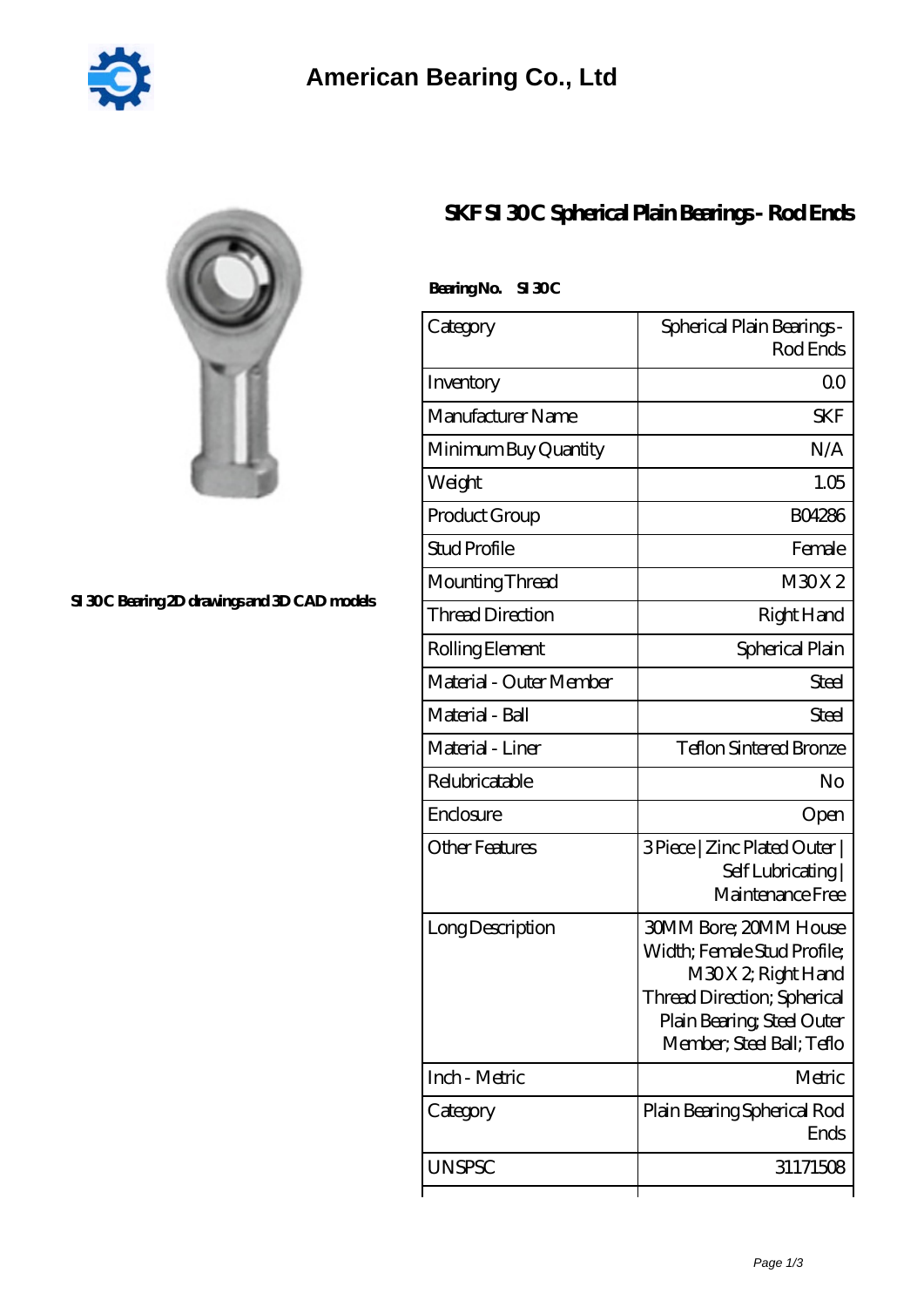

## **[American Bearing Co., Ltd](https://2reflex.de)**

| Harmonized Tariff Code          | 8483308055                            |  |
|---------------------------------|---------------------------------------|--|
| Noun                            | Bearing                               |  |
| Keyword 3                       | Rod End                               |  |
| <b>Keyword String</b>           | Plain Spherical Rod End               |  |
| Manufacturer URL                | http://www.skf.com                    |  |
| Manufacturer Item Number        | $SI$ $30C$                            |  |
| Weight/LBS                      | 2315                                  |  |
| <b>Ball Width</b>               | 0.866Inch   22 Millimeter             |  |
| d                               | 1.181 Inch   30 Millimeter            |  |
| Housing Width                   | 0.787 Inch   20 Millimeter            |  |
| bore diameter:                  | 30 <sub>mm</sub>                      |  |
| ball material:                  | Steel                                 |  |
| misalignment angle:             | $6^{\circ}$                           |  |
| race material:                  | <b>Bronze</b>                         |  |
| shank thread length:            | $45$ mm                               |  |
| radial static load capacity:    | 118kN                                 |  |
| rod end type:                   | Female Threaded                       |  |
| operating temperature<br>range: | $-50$ to + 150° F                     |  |
| shank thread size:              | M30x2                                 |  |
| head diameter:                  | $75$ mm                               |  |
| thread direction:               | Right Hand                            |  |
| head width:                     | 20 <sub>mm</sub>                      |  |
| grade:                          | Commercial/Industrial                 |  |
| ball width:                     | $22$ mm                               |  |
| lubrication type:               | Maintenance Free/Self-<br>Lubricating |  |
| length to ball center:          | 110mm                                 |  |
| housing material:               | Zinc-Plated Steel                     |  |
| standards met:                  | ISO 12240-4:1998, ISO<br>965-1:1998   |  |
| d                               | 30mm                                  |  |
| $d_2$ max.                      | 75 mm                                 |  |
|                                 |                                       |  |